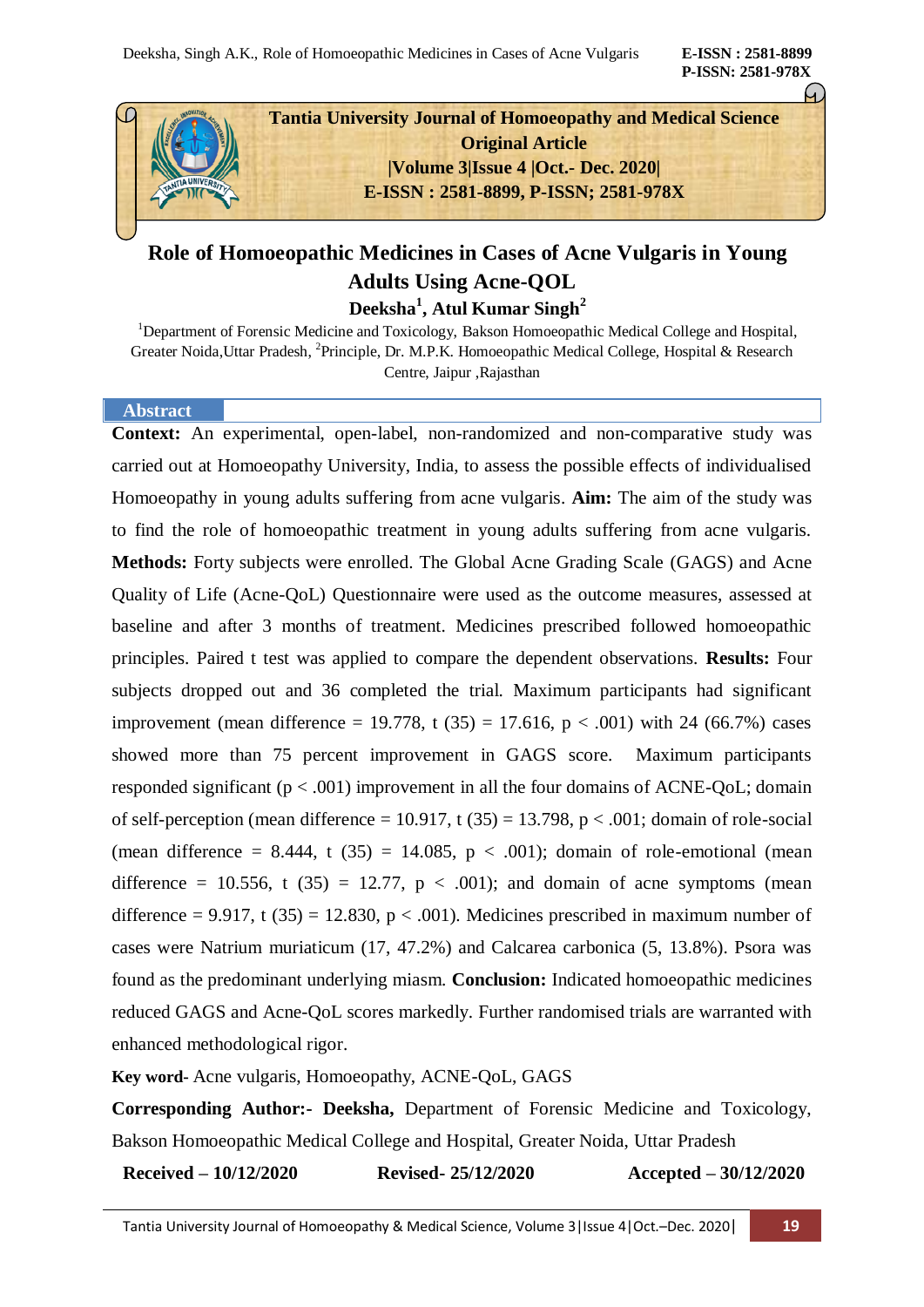## **INTRODUCTION**

Acne vulgaris is a chronic multifactorial inflammatory skin disorder affecting the pilosebaceous follicles. An alteration in the pattern of keratinization results in comedone formation, an increase in sebum production, proliferation of the bacterium Propionibacterium acnes, and the production of perifollicular inflammation. $<sup>1</sup>$ </sup>

Acne is estimated to affect 9.4% of the global population, making it the eighth most prevalent disease worldwide.2 It affects 85% of adolescents and young adults. In late adolescents, above the age of 16 years, as they move towards young adult roles and appearance is given more importance than at an earlier age.<sup>3</sup> It is suggested that 90% of individuals, male and female, between puberty and age of 30 years, experience some degree of acne. There are estimated 200-300 million acne sufferers in the country<sup>4</sup> with approximately 38% prevalence of acne vulgaris in Rajasthan. Prevalence of acne is more in males as compared to females in rural western Rajasthan.<sup>5</sup>

Acne is associated with greater psychological burden.<sup>6</sup> Patients with acne have been reported to have functional and emotional effects comparable to those in patients having eczema or psoriasis and equivalent or greater levels of social,

psychological and emotional problems are seen in patients with chronic disabling medical or surgical diseases (asthma, epilepsy, diabetes, back pain or arthritis). Better understanding of factors affecting acne vulgaris may, therefore, serve to identify patients needing special attention.7,8 Several studies worldwide have reported that acne has major effects on patients' quality of life  $(QoL)$ . <sup>9-16</sup>

Acne tends to be chronic, and is obstinately resistant to treatment. Moreover, it is subjected to periods of aggravation without treatment of any kind. Available management in Allopathy includes topical agents; benzoyl peroxide, antibiotics, retinoids, etc. as the mainstay of treatment; these can be given in combinations. While systemic therapy includes oral antibiotics, hormonal therapy, and isotretinoin.

The treatment comes with known side effects such as, irritant dermatitis, development of bacterial resistance and cross resistance, incidence of upper respiratory tract infection, affect musculoskeletal, mucocutaneous, and ophthalmic systems, as well as headache, and central nervous system effects.<sup>17</sup>

**How to Cite this Article-** Deeksha, Singh A.K., Role of Homoeopathic Medicines in Cases of Acne Vulgaris in Young Adults Using Acne-QOL. TUJ.Homo & Medi.Sci. 2020;3(4):19-29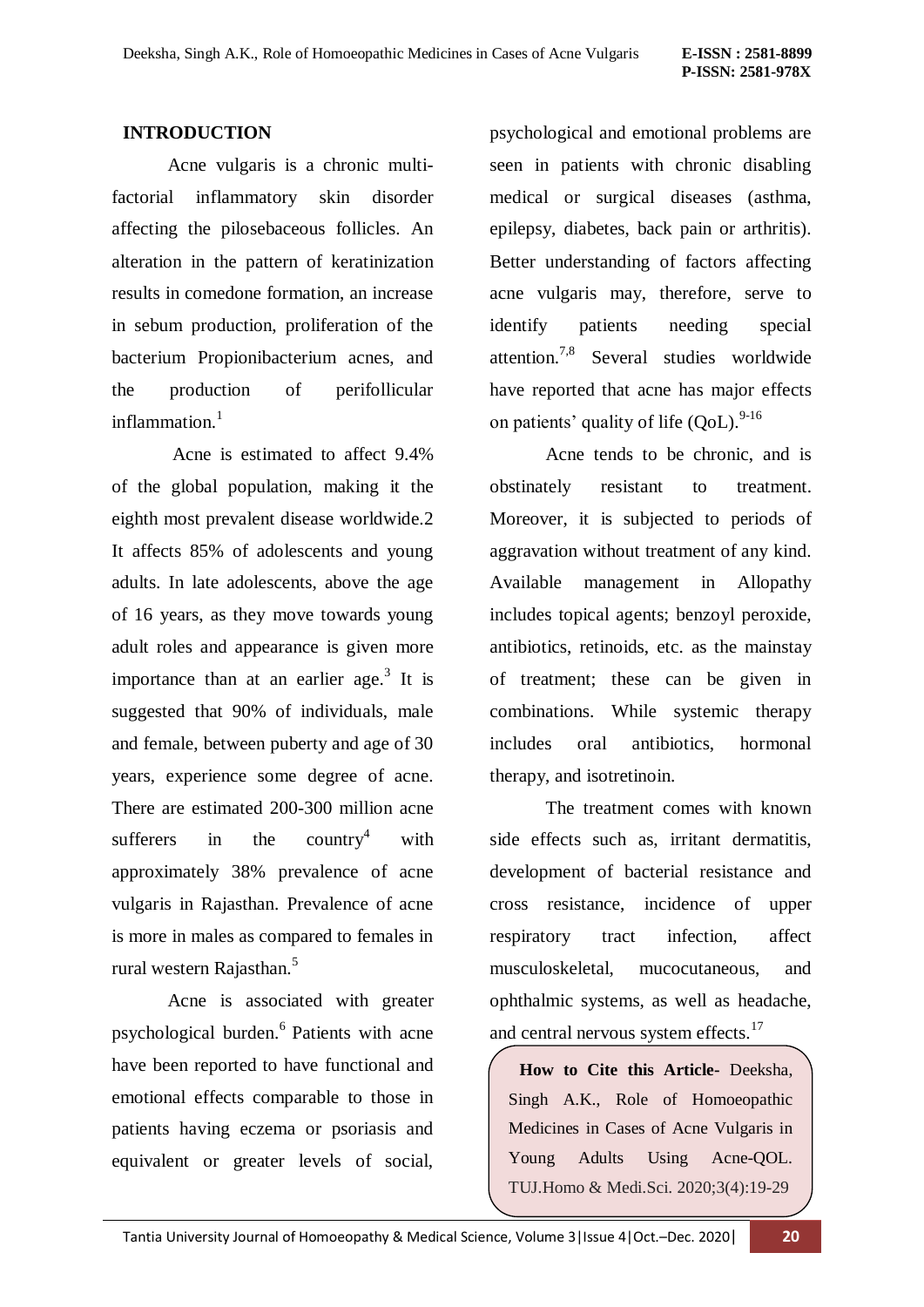Homoeopathy treats the patient as a whole not the specific disease. Individualised Homoeopathic remedy can permanently eradicate the symptoms and helps the organism to regain its healthy state. Literature review shows homoeopathic medicines are effective in acne vulgaris.18-22

Deep acting constitutional remedies based on totality of symptoms may provide a safer, more effective treatment in cases of Acne Vulgaris. This study was conducted to assess the effectiveness of Homoeopathic medicines prescribed on the basis of totality of symptoms in cases of Acne Vulgaris when. In addition, the study assessed the effect on Acne related Quality Of Life (QoL) and the miasmatic predominance in cases of Acne Vulgaris.

# **MATERIALS AND METHODS**

**Study Design-** This open-label, prospective, experimental, non-controlled clinical trial of pre–post comparison

**Study Setting-** Participants were selected from the Outpatient departments of the Dr. Madan Pratap Khunteta Homoeopathic Medical College, Hospital & Research Centre, Saipura, Sanganer, Jaipur, Rajasthan, and, Collaborated Outpatient Department of Dermatology, CCRH, RRI, Sindhi Camp, Jaipur.

**Participants-** Inclusion criteria were male and female subjects suffering from acne vulgaris, aged between 18 and 35 years and willing to participate in the study by giving written consent.

Exclusion criteria were the cases of secondary acne (drug induced), diagnosed cases of hormonal imbalances like polycystic ovarian disorder, thyroid disorders, pregnant and lactating women. Patient on steroid treatment (including topical applications) and cases who refused to give their consent for the study.

**Intervention -** Intervention was planned as the administration of indicated homoeopathic medicines in 6C to CM potencies and in individualised dosage, as decided appropriate to the case and condition as per the guidelines mentioned in the 5th edition of Organon of Medicine. Patients were instructed to take doses orally on clean tongue. Duration of such therapy was 3 months. Medicines were obtained from good manufacturing practice-certified firms of India. Single individualised medicine was prescribed on each occasion taking into account presenting symptom totality of symptoms, clinical history details, constitutional features, miasmatic expressions, repertorisation using RADAR® software (version 10.0.028 (ck), Archibel 2007, Belgium) when required with due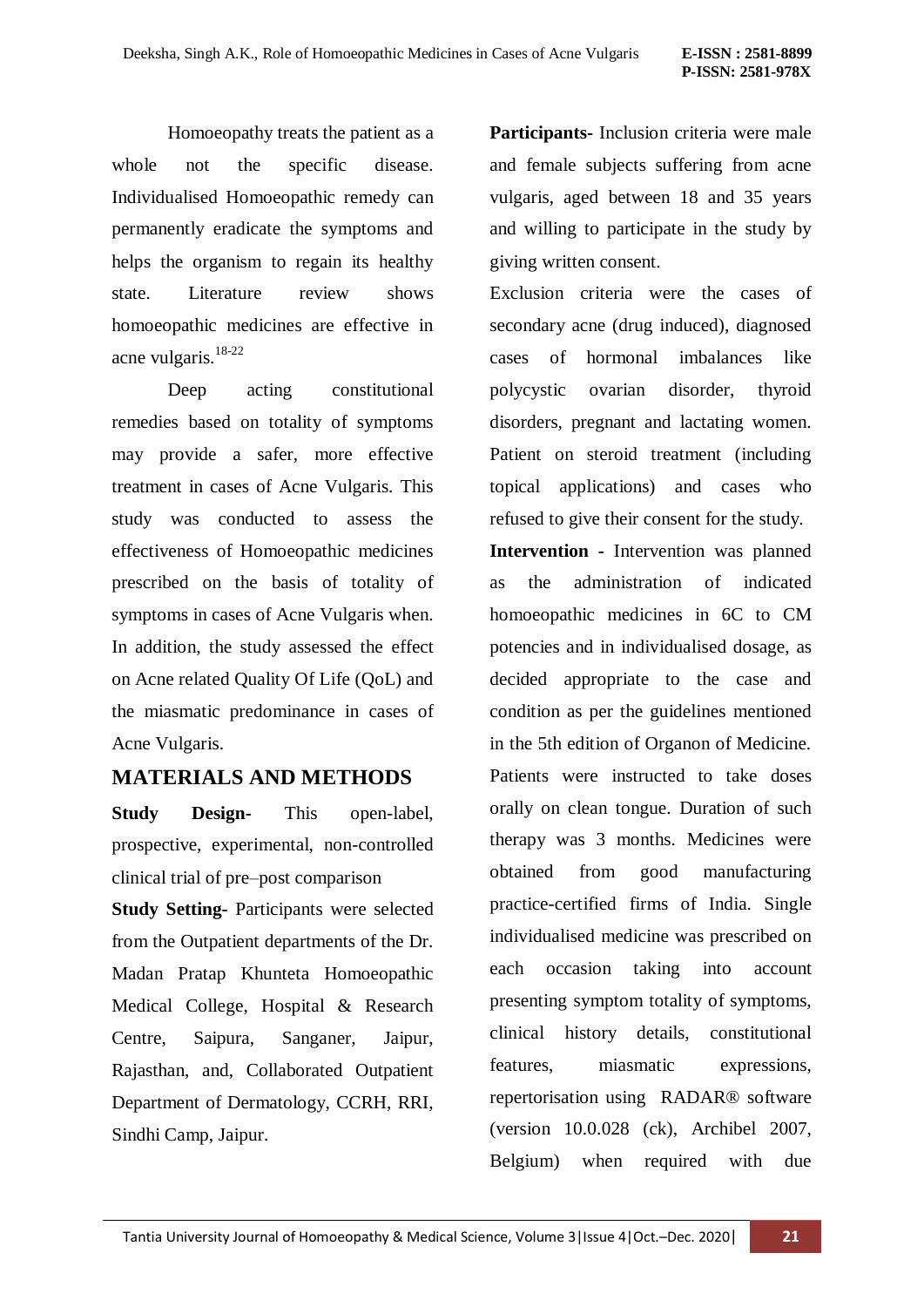consultation with Materia Medica. Subsequent prescriptions were generated as per Kent"s observations and Hering"s law.

**Sample Size-** To see the effect of Homoeopathic medicines on Quality of Life in cases of Acne Vulgaris in young adults, considering standardized effect size 0.7 at 90% power(using Table III), 40 patients were included in the study (including dropped out). $^{23}$ 

**General Management** - All the participants were given general guidelines for proper cleansing-wash the affected part with clean water, to avoid use of cosmetics, picking of pimples to avoid scarring, to avoid constipation-take diet rich in salads and fruits and plenty of water. To practice relaxation. . They were advised to be present for regular followups.

**Outcomes-** The outcomes were assessed as the percentage change in Global Acne Grading System (GAGS) score from baseline in 3 months and change in Acne specific Quality of Life questionnaire (Acne QoL) score at the end of 3 months.

**Global Acne Grading System:** In brief, intensity of acne was graded using validated GAGS. This system divides the face, chest and back into six areas and assigns an area factor of 1, 2 or 3 (Forehead ,Right cheek & Left cheek 2; Nose & Chin-1;Chest and upper back-3 ). Each type of lesion is given a value from  $0-4$  (no lesions = 0, comedones = 1, papules = 2, pustules = 3 and nodules = 4). Area score/Local score is the product of the most severe lesion in that area multiplied by the area factor [Local score  $=$  (Factor)(Grade 0-4)]. The area scores were added to give the total GAGS score [Global Score= $\sum$ (Local score)].

A Global score of 1-18 is considered mild; 19-30, moderate; 31-38, severe; and >39, very severe.24

**Acne QOL questionnaire:** The Acne-QOL is a patient completed questionnaire with a 1-week recall period composed of 19 items in four subscales: Self-Perception, Role-Emotional, Role-Social, and Acne Symptoms.

Instrument scoring is accomplished by summing the responses within the subscales to yield four overall domain scores, where higher scores indicate more favourable quality of life.

Responses are numbered starting with  $\theta$  in ascending order up to  $\theta$ . Coding begins on the left with 0, and that 'not at all' is actually coded as a 6; The response options for all but three domains (Self-Perception, Role-Emotional, Role-Social) include: extremely, very much, quite a bit, a good bit, somewhat, a little bit, and not at all. For acne symptoms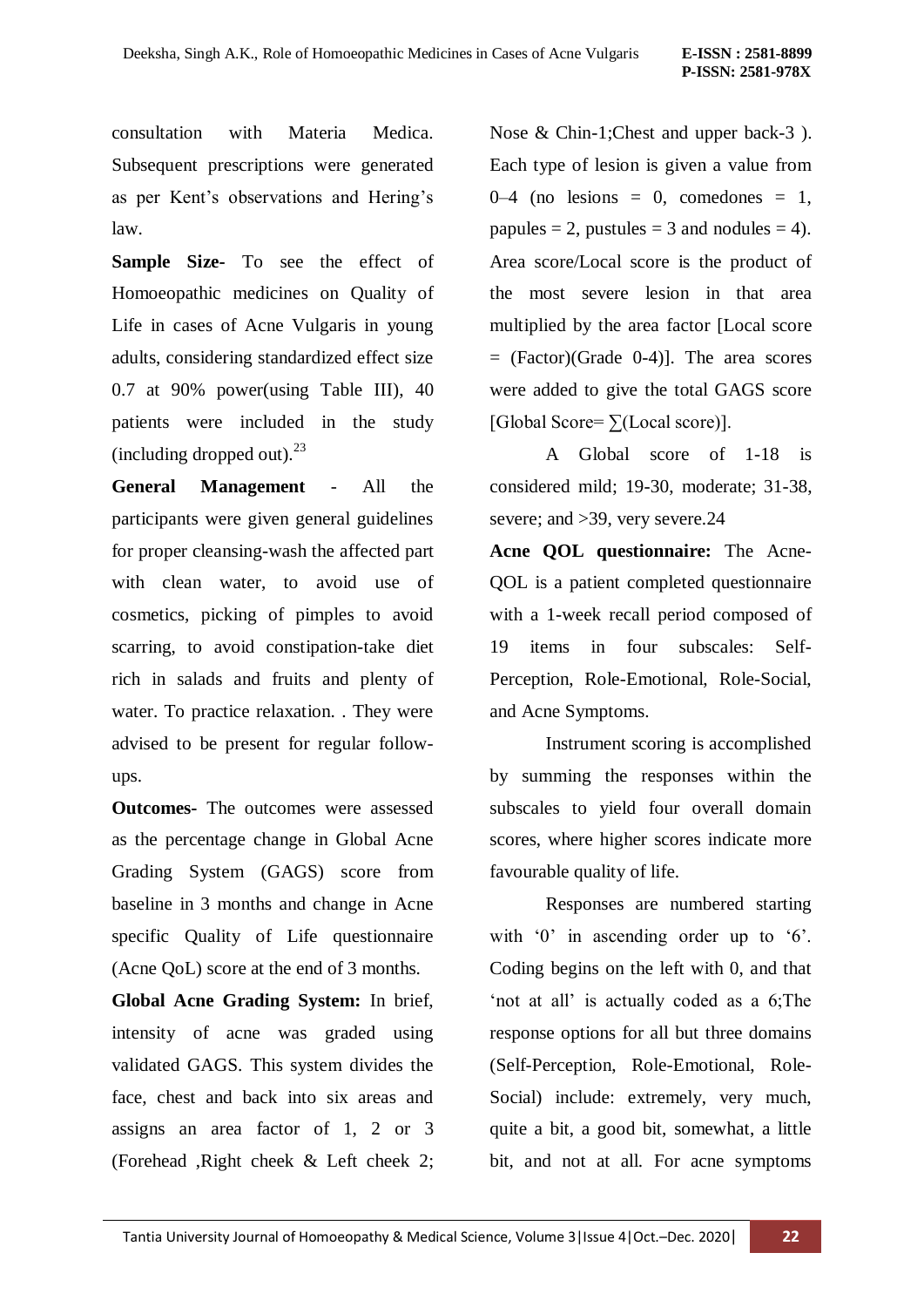responses include: extensive, a whole lot, a lot, a moderate amount, some, very few, and none.25-27

**Statistical Methods -** Paired sample t-test was conducted to compare pre and post GAGS score and domain scores of Acne-QOL questionnaire of Acne vulgaris treated with Homoeopathic medicines. SPSS®-IBM® version 20 (IBM Corp., IBM SPSS Statistics for Windows, Armonk, NY: USA) for Windows was used for the analysis of data.

## **RESULTS**

Participant flow-chart- As per the prespecified inclusion and exclusion criteria, 50 female subjects suffering from acne vulgaris were screened; 10 were excluded on account of various reasons; 40 met the eligibility criteria and were enrolled into the trial. Following that, baseline sociodemographic and outcome data were obtained. After 3 months of intervention, outcome data were recorded again. During the course of treatment, four dropped out; 36 completed the trial [Figure 1].

**Recruitment-** The total period of interventional treatment was of one year duration starting from July 2017 up to June 2018, out of which cases was registered in first 9 months and each case was followed up for a period of minimum 3 months.



Fig.1. Study flow diagram

#### **Baseline Data**

Seven variables were studied for the baseline socio-demographic features of the subjects – age, gender, residence, socioeconomic status, family history of acne vulgaris, location of acne lesions and acne grading [Table 1].

**Table 1. Baseline Characteristics**

| <b>Characteristics</b>   | Number( $n=36$ ) | $\frac{0}{0}$ |
|--------------------------|------------------|---------------|
| Age                      |                  |               |
| 18-23                    | 28               | 77.78         |
| 24-29                    | 6                | 16.67         |
| $30 - 35$                | 2                | 5.56          |
| <b>Sex</b>               |                  |               |
| Male                     | 15               | 41.67         |
| Female                   | 21               | 58.33         |
| <b>Area of Residence</b> |                  |               |
| Urban                    | 24               | 66.67         |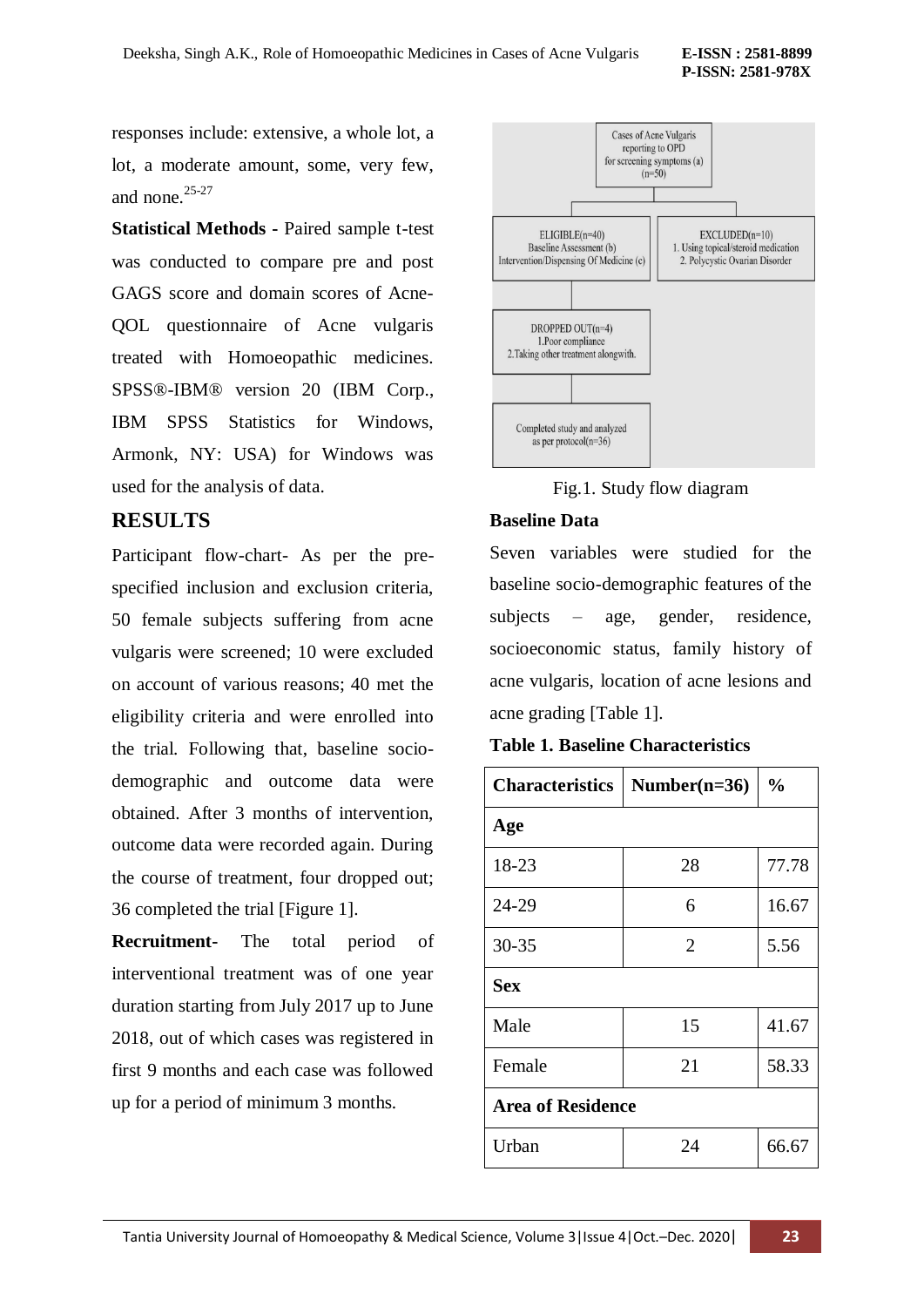| Rural                                  | 12             | 33.33          |  |
|----------------------------------------|----------------|----------------|--|
| <b>Socioeconomic Status</b>            |                |                |  |
| Upper class                            | $\theta$       | $\overline{0}$ |  |
| Middle class                           | 33             | 91.67          |  |
| Lower class                            | 3              | 8.33           |  |
| <b>Family history of acne vulgaris</b> |                |                |  |
| Present                                | 6              | 16.66          |  |
| Absent                                 | 30             | 83.33          |  |
| <b>Location of Lesions</b>             |                |                |  |
| Face                                   | 35             | 97.22          |  |
| $Check + Face$                         | $\overline{2}$ | 5.55           |  |
| $Back + Face$                          | 1              | 2.7            |  |
| <b>Acne Grading</b>                    |                |                |  |
| Mild                                   | $\overline{4}$ | 11.1           |  |
| Moderate                               | 20             | 55.5           |  |
| Severe                                 | 11             | 30.5           |  |
| Very severe                            | 1              | 2.9            |  |

**Numbers analysed -** Outcomes from 36 subjects were complete and therefore all these subjects (n=36) entered into the final analyses.

**Outcomes and Estimation -** Statistically significant reductions were achieved on GAGS score ( $P < 0.001$ ) and improvement on four individual domains of Acne-QOL questionnaire score (P< 0.001).Maximum number of cases i.e. 24(66.7%) showed

more than 75% improvement in GAGS score after treatment. (Fig.2)



**Fig 2** Improvement in GAGS score after treatment

#### **Medicines Used**

 Twelve different individualised medicines were prescribed in the study – Natrium muriaticum (n=17, 47.2%), Calcarea carbonica (n=5, 13.8%), Pulsatilla and Sulphur (n=4,11.1%), Silicea (n=3,8.3%) , Belladonna and Hepar sulphuricum  $(n=2 \text{ each}, 5.5\%),$ Lycopodium Clavatum, Kalium Bromatum ,Nux Vomica, Sepia officinalis and Staphysagria (n=1,2.7%).

#### **DISCUSSION & CONCLUSION**

 This is an open experimental clinical trial found statistically significant improvement in both the outcomes after homoeopathic treatment, suggesting Homoeopathy as a promising treatment option for young adults suffering from acne vulgaris and suggesting further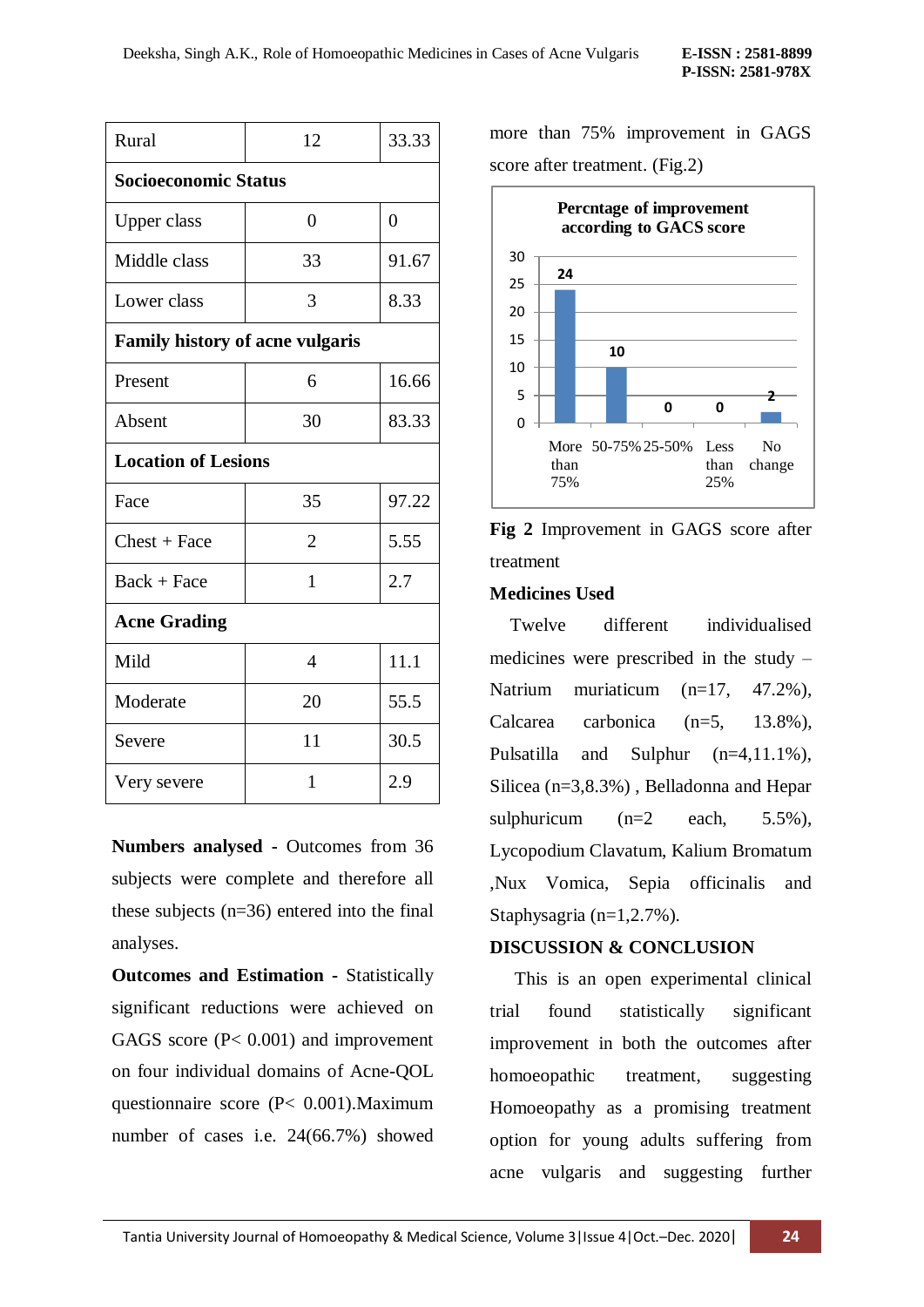studies to investigate the role of Homoeopathic medicines using Randomized controlled trials with longer duration to further enhance the impact of study in scientific medicinal field.

Strengths of the study

This study reiterate that patients of acne suffer from significant impairment in quality of life and Homoeopathic medicines along with assurance can help in alleviating symptoms of the diseases as well as improve the quality of life of the patients. These findings confirm the utility of the Acne-QOL for demonstrating the role of Homoeopathic medications in the treatment of acne. Psora was found as the predominant miasm lying in the background in the patients suffering from acne vulgaris.

Maximum number of cases i.e. 24(66.7%) showed more than 75% improvement in GAGS score after treatment. Statistically significant difference (P<0.001) has been seen in pre and post treatment scores of GAGS and Acne-QOL questionnaire domains scores with Homoeopathic medicines. The most indicated medicine was Natrium muriaticum followed by Calcarea carbonica.

 Our study used individualized medicines ("classical homoeopathy") based on "law of similia" broadly covering the

totality of symptoms from homoeopathic point of view.

#### **Weaknesses of the Study**

 The first limitation of the study was that there was no control group so there was no randomization in the study which increases the impact of the study results. Second limitation was that sample size being too small. A larger sample size could have affected the conclusions derived from this study considerably. As acne vulgaris is a common condition and affects a wide variety of people, with a large sample size a greater perspective of the disease, its control, treatment and prognosis would be obtained. Third limitation was time constraint being short to confirm the changes in quality of life and to assure its improvement. Fourth limitation was multiple associated dermatological disorders with acne vulgaris such as alopecia, melasma etc. Fifth limitation was decimal and 50 millesimal potencies were not used in the present study so the role of different scales of potentisation was not explored.

Further studies should investigate the role of Homoeopathic medicines using Randomized controlled trials with longer duration to further enhance the impact of study in scientific medicinal field.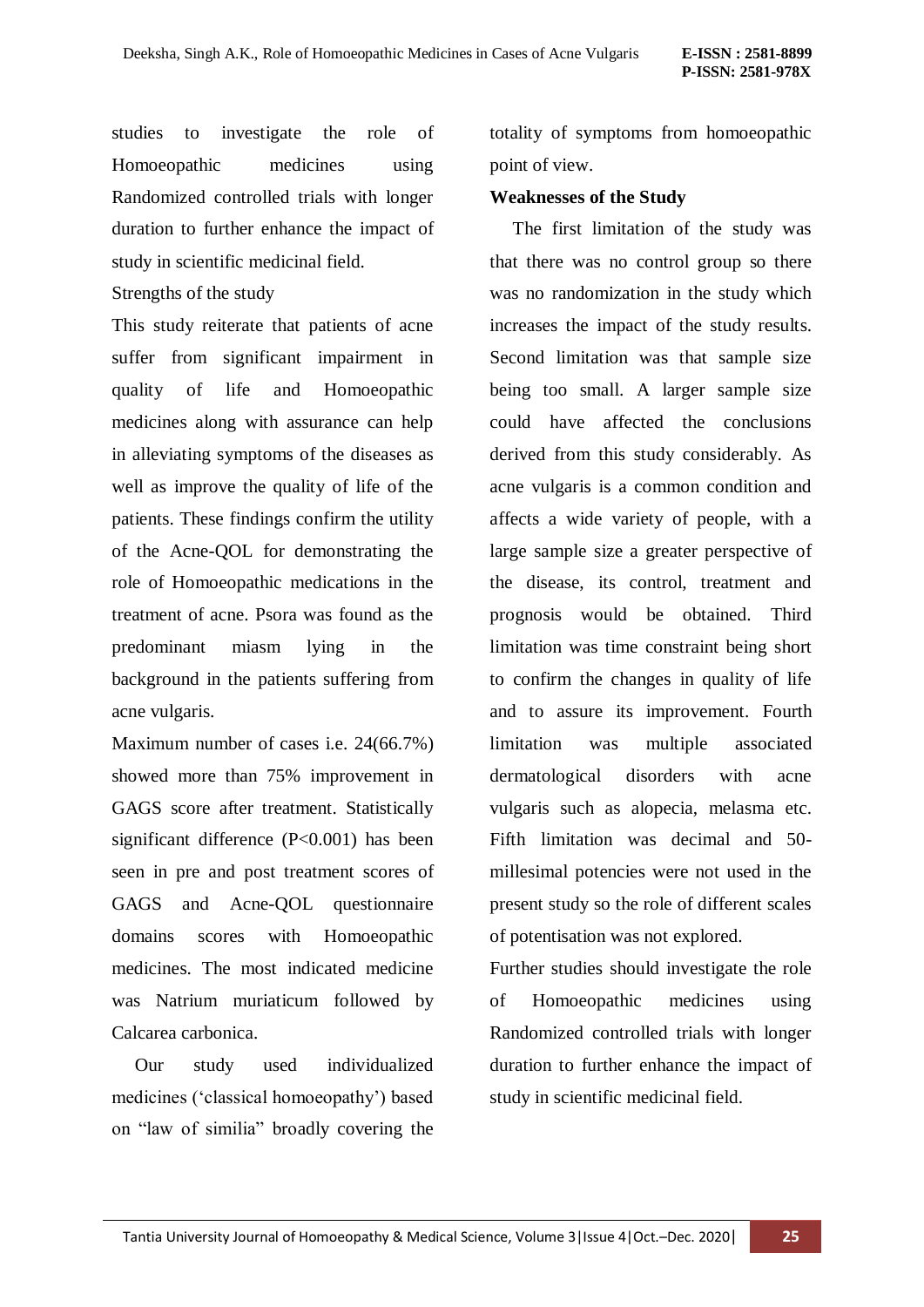# **REFERENCES**

- 1. Hanna S, Sharma J, Klotz J. Acne vulgaris: more than skin deep. Dermatol Online [Internet]; 2003 [cited on 2017May 18]; 9(3):8.Available from: https://www. ncbi.nlm.nih.gov/pubmed/12952755
- 2. Tan J, Bhate K. A global perspective on the epidemiology of acne. British Journal of Dermatology [Internet]; 2015[cited on 2017May 18]; 172:3-12. Available

from:https://www.ncbi.nlm.nih.gov/pu bmed/25597339

- 3. Tasoula E, Gregoriou S, Chalikias J, Lazarou D, Danopoulou I, Katsambas A, et al. The impact of acne vulgaris on quality of life and psychic health in young adolescents in Greece. Results of a population survey. An Bras Dermatol [Internet]; 2012[cited on 2017May20];87: 862-9. Available from: https://www.ncbi.nlm. nih. gov/pubmed/23197205
- 4. Kubba R, Bajaj AK, Thappa DM, Sharma R, Vedamurthy M, Dhar S, et al. Acne In India: guidelines for management - Iaa Consensus document. Introduction. Indian J Dermatol Venereol Leprol [Internet]; 2009[cited on 2017May2];75:1- 2.Available from: Available from:

http://www.ijdvl.com/text.asp?2009/75 /7/1/45469

- 5. Meghwal N, Swarnkar S. Prevalence of Acne Vulgaris in Population of Rural Area in Western Rajasthan. Ann. Int. Med. Den. Res[Internet]; 2018[cited on 2018Aug2]; 4(2):DT12- DT14.Available from: http://www. aimdrjournal.com/ pdf/vol4Issue2/ DT3\_OA\_V4N2.
- 6. Gupta MA, Gupta AK. The use of antidepressant drugs in dermatology. JEADV [Internet]; 2001[citedon2017May10];15:512- 518.Available from: https://www. deepdyve.com/lp/wiley/the-use-ofantidepressant-drugs-indermatology-FNf4 Q l9I6p.
- 7. Jones-Caballero M, Chren MM, Soler B, Pedrosa E, Peñas PF. Quality of life in mild to moderate acne: Relationship to clinical severity and factors influencing change with treatment. J Eur Acad Dermatol Venereol [Internet]; 2007 [citedon 2017 May 10]; 21: 219-26. Available from: https://www.ncbi.nlm. nih.gov/ pubmed/17243958 References Page 65
- 8. Kubba R, Bajaj AK, Thappa DM, Sharma R, Vedamurthy M, Dhar S, et al. Indian Acne Alliance (IAA) Acne in India: Guidelines for management Iaa consensus document Genetics in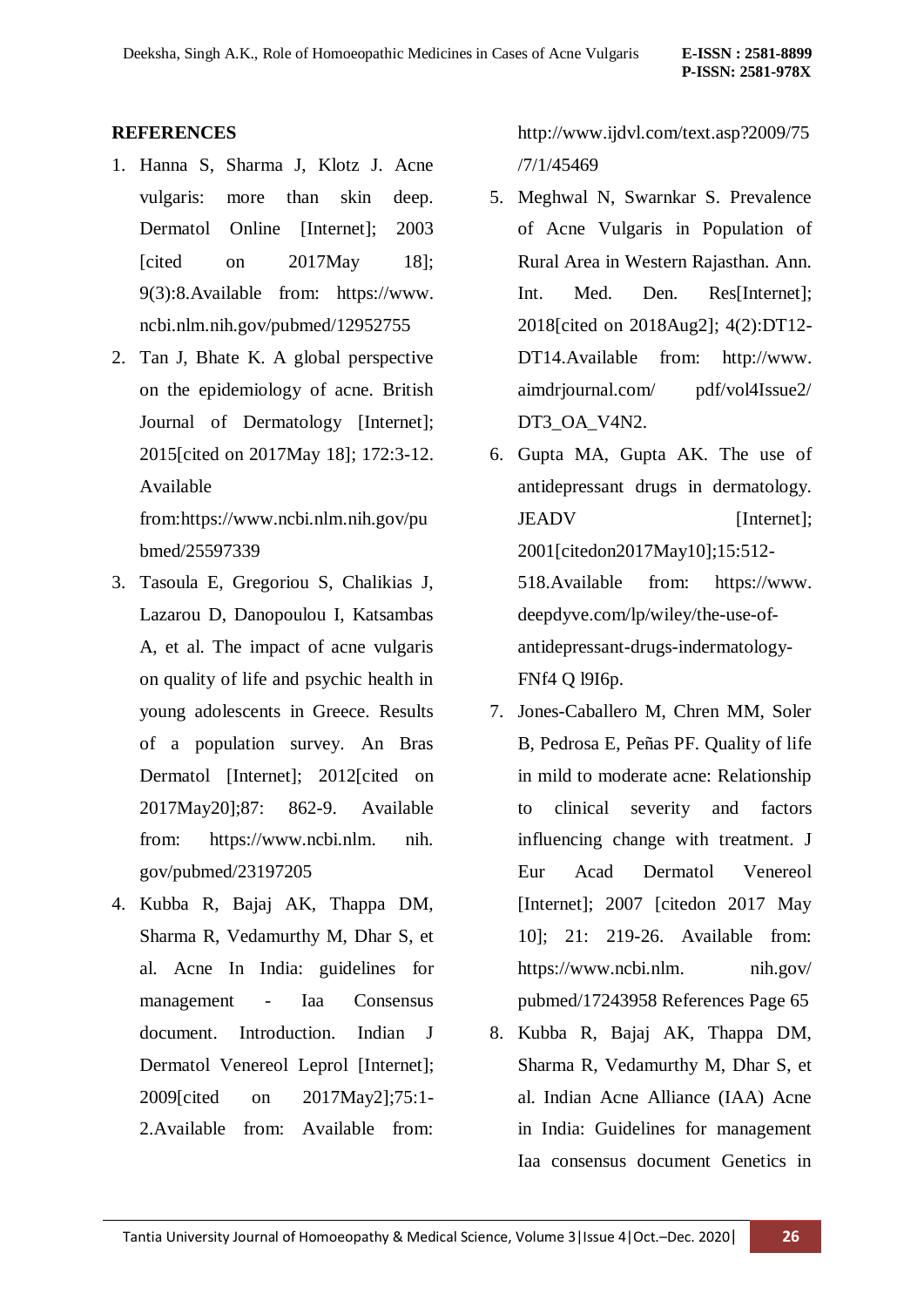acne Acne and quality of life Pathogenesis of acne. Indian J Dermatol Venerol Leprol[Internet]; 2009[cited on20 May2017];75:S4– 5.Available from: https://www.ncbi.nlm.nih.gov/pubmed/ 19282578

- 9. Mallon E, Newton JN, Klassen A, Stewart-Brown SL, Ryan TJ, Finlay AY. The quality of life in acne: a comparison with general medical conditions using generic questionnaires. Br J Dermatol[Internet]; 1999[cited on20 May2017];140(4):672-676. Available from: https://www.ncbi.nlm.nih.gov/ pmc/articles/PMC2214020/
- 10. Aktan S, Ozmen E, Sanli B. Anxiety, depression, and nature of acne vulgaris in adolescents. Int J Dermatol[Internet]; 2000 May [cited on 20 May2017];39(5):354- 357.Available: https://www.ncbi.nlm.nih.gov/pubmed/
	- 10849125
- 11. Klassen AF, Newton JN, Mallon E. Measuring quality of life in people referred for specialist care of acne: comparing generic and disease-specific measures. J Am Acad Dermatol [Internet]; 2000 Aug[cited on 20 May2017];43(2 Pt 1):229-233. Available from:

https://www.ncbi.nlm.nih.gov/pubmed/ 10906643

- 12. Jones-Caballero M, Chren MM, Soler B, Pedrosa E, Peñas PF. Quality of life in mild to moderate acne: relationship to clinical severity and factors influencing change with treatment. J Eur Acad Dermatol Venereol[Internet]; 2007 Feb[cited on 20 May2017];;21(2):219-226. Available from: https://www.ncbi.nlm.nih. gov/ pubmed/17243958
- 13. Gupta MA, Johnson AM, Gupta AK. The development of an Acne Quality of Life scale: reliability, validity, and relation to subjective acne severity in mild to moderate acne vulgaris. Acta Derm Venereol [Internet]; 1998 Nov[cited on 20 May2017];78(6):451- 456.Available from: https://www. researchgate.net/publication/13453843 \_The\_development\_of\_an\_Acne\_ Quality\_of\_Life\_scale\_Reliability\_vali dity\_and\_relation\_to\_subjective\_acne \_severity\_in\_mild\_to\_moderate\_acne\_ vulgaris
- 14. Pearl A, Arroll B, Lello J, Birchall NM. The impact of acne: a study of adolescents" attitudes, perception and knowledge. N Z Med J[Internet]: 1998 Jul[cited on 12 May2017];111(1070):269-271. Available from: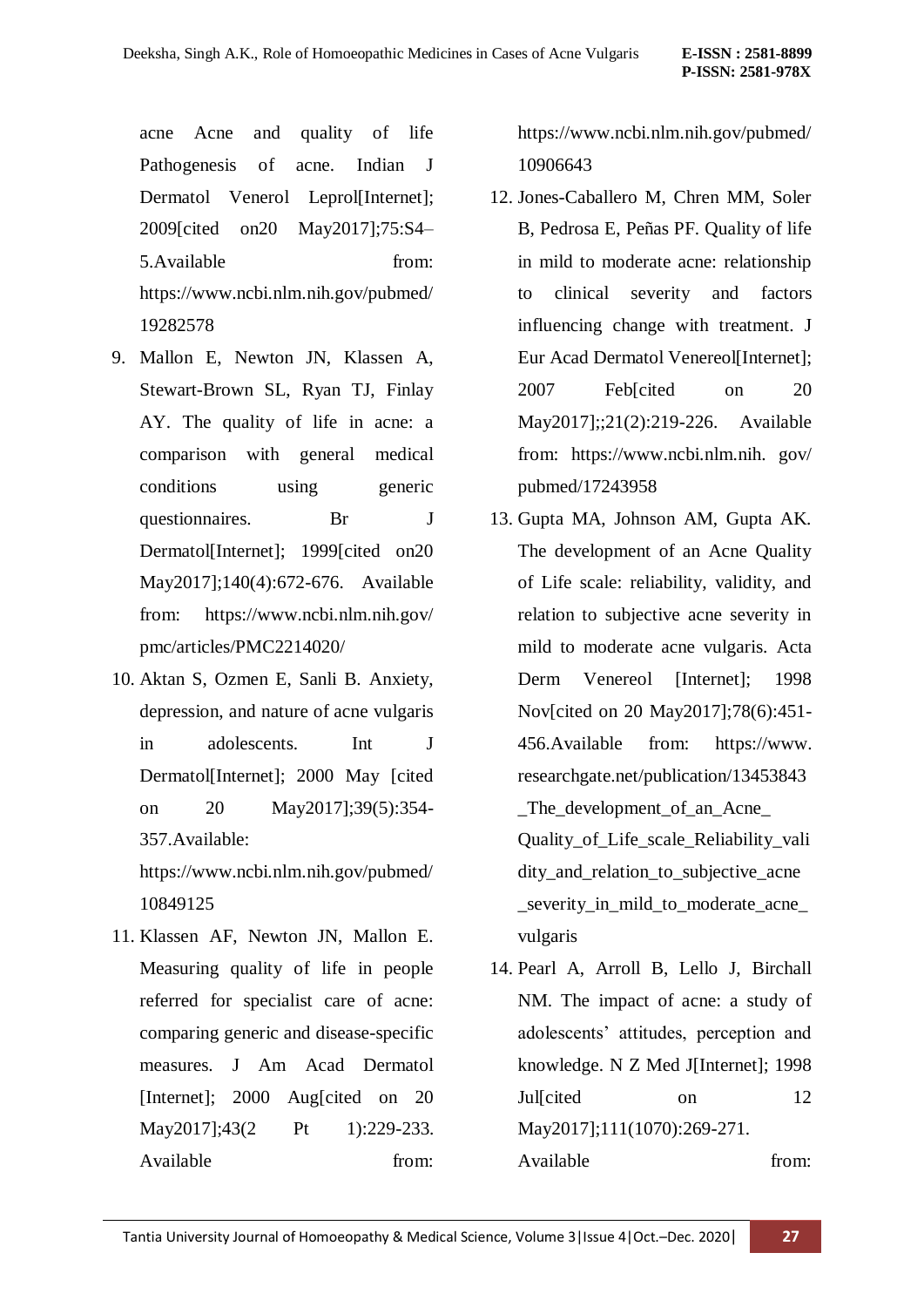https://www.ncbi.nlm.nih.gov/pubmed/ 9734528

- 15. Gupta MA, Gupta AK. Depression and suicidal ideation in dermatology patients with acne, alopecia areata, atopic dermatitis and psoriasis. Br J Dermatol 1998 [Internet];Nov[cited on 12 May2017];139(5):846-850. Available from: https://onlinelibrary.wiley.com/doi/abs /10.1046/j.13652133.1998.02511.
- 16. Al Robaee AA. Prevalence, knowledge, beliefs and psychosocial impact of acne in University students in Central Saudi Arabia. Saudi Med J [Internet]; 2005 Dec[cited on 12 May2017];;26(12):19581961.

Available from: https://www.ncbi.nlm.nih.gov/pubmed/ 16380781

- 17. Rathi SK. Acne vulgaris treatment : The Current Scenario. Indian J Dermatol [Internet]. 2011 [cited 2017 May 11];56:7-13. Available from: http://www.eijd.org/text.asp?2011/56/1 /7/77543
- 18. Miglani A, Manchanda RK. Observational study of Arctium lappa in the treatment of acne vulgaris. Homeopathy 2014; 103:203‑ 7.
- 19. Miglani A, Manchanda RK. Azadirachta indica in treatment of acne vulgaris‑ an open‑ label observational

study. Indian J Res Homoeopathy 2014;8:218‑ 23.

- 20. Chandra Das D, Sarma T.Utility of Homoeopathic repertory in treatment of acne vulgaris. International Journal of Science and Research. 2017;6(4):94.
- 21. Vangani A, Kumar S. Utility of a Systematic Alphabetical Repertory of Homoeopathic remedies by Dr. C. Von Boenninghausen in the cases of Acne vulgaris- A Randomized Single Blind Control Trial. International Journal of Advanced Ayurveda, Yoga, Unani, Siddha and Homeopathy. 2017;4:9111- 20.
- 22. Vangani A, Singh R. Scope of Homoeopathy in the Treatment of the Cases of Cystic Acne using Complete Repertory-A Prospective Study. International Journal of Advanced Ayurveda, Yoga, Unani, Siddha and Homeopathy. 2017;6(1):427-432.
- 23. Chan Y. Randomised Controlled Trials (RCTs)-Sample Size:The Magic Number?. Singapore Medical Journal. 2003;44(4):172-174.
- 24. Doshi A, Zaheer A, Stiller MJ. A comparison of current acne grading systems and proposal of a noval system. Int J Dermatol 1997; 37:416‑ 8.
- 25. Girman CJ, Hartmaier S, Thiboudot D, Johnson J, Barber B, DeMuro‑ Mercon